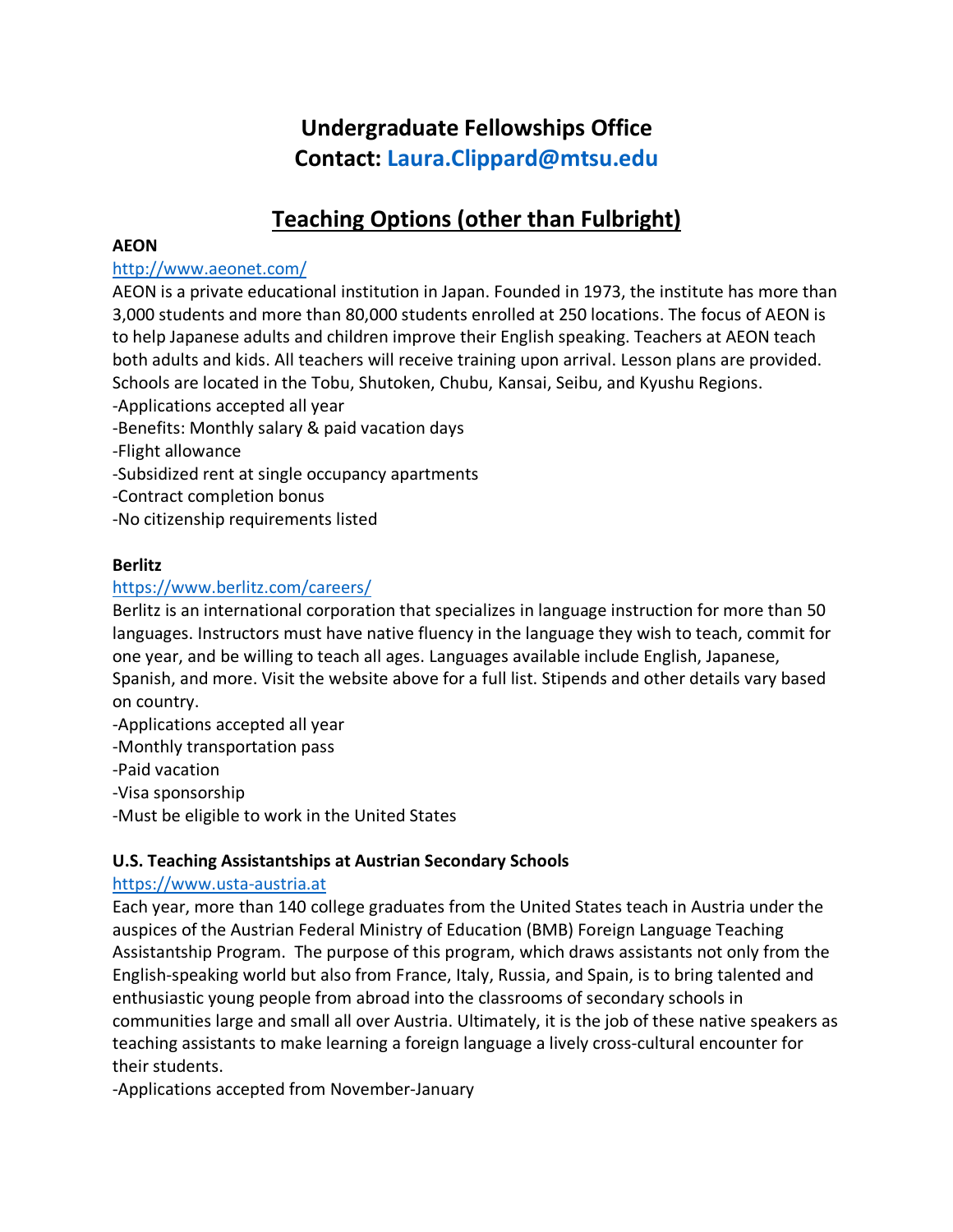-Benefits: monthly salary & insurance coverage -Airfare not covered -Must be a United States citizen

# **English Opens Doors Program in Chile**

# http://www.centrodevoluntarios.cl

The EODP is a branch of the Ministry of Education designed to improve English language education in schools throughout Chile. Volunteers teach 35 hours a week at public schools under the supervision of Chilean 5th-12th grade teachers. Students live with a host family for the duration of the program. Full-time volunteers make a lasting impact on the lives of their students, motivating them to improve their English and participate in cross-cultural exchange. English Open Doors Volunteers teach alongside a Chilean co-teacher in either public or semiprivate schools. Volunteers are placed throughout Chile, and work with students ranging from 5th to 12th grade.

-Application usually opens in September, deadline usually February-April -Benefits: monthly allowance, insurance, accommodations and meals with a host family -Airfare not covered

-Citizenship requirement not listed

# **Teaching Assistant Program**

# http://highereducation.frenchculture.org/teach-in-france

The Teaching Assistant Program in France offers you the opportunity to work in France for seven months, teaching English to French students of all ages. Each year, over 1,100 American citizens and permanent residents teach in public schools across all regions of metropolitan France and in the overseas departments of French Guiana, Guadeloupe, Martinique and Réunion. Contracts are available for elementary or secondary schools. Proficiency in French is required. All teaching contracts last from October 1st through April 30th.

-Application usually opens in October, deadline is usually in January

-Application fee \$60

-Airfare not covered

-Receive monthly stipend starting at the end of the first month

-Must be a U.S. citizen or permanent resident

# **Teach and Learn with Georgia**

# http://www.tlg.gov.ge

Volunteer teachers will stay in Georgia for at least one year and experience once in a lifetime opportunities. This includes being familiarized with amazing Georgian customs and traditions by living with local families, experiencing unique Georgian folklore and cuisine by socializing with local communities, and learning the Georgian language, one of the 14 existing alphabets in the world, should they wish to do so.

-Application Deadline in July

-Benefits: monthly stipend, housing, insurance, round-trip airfare, local cell phone

-No citizenship requirements listed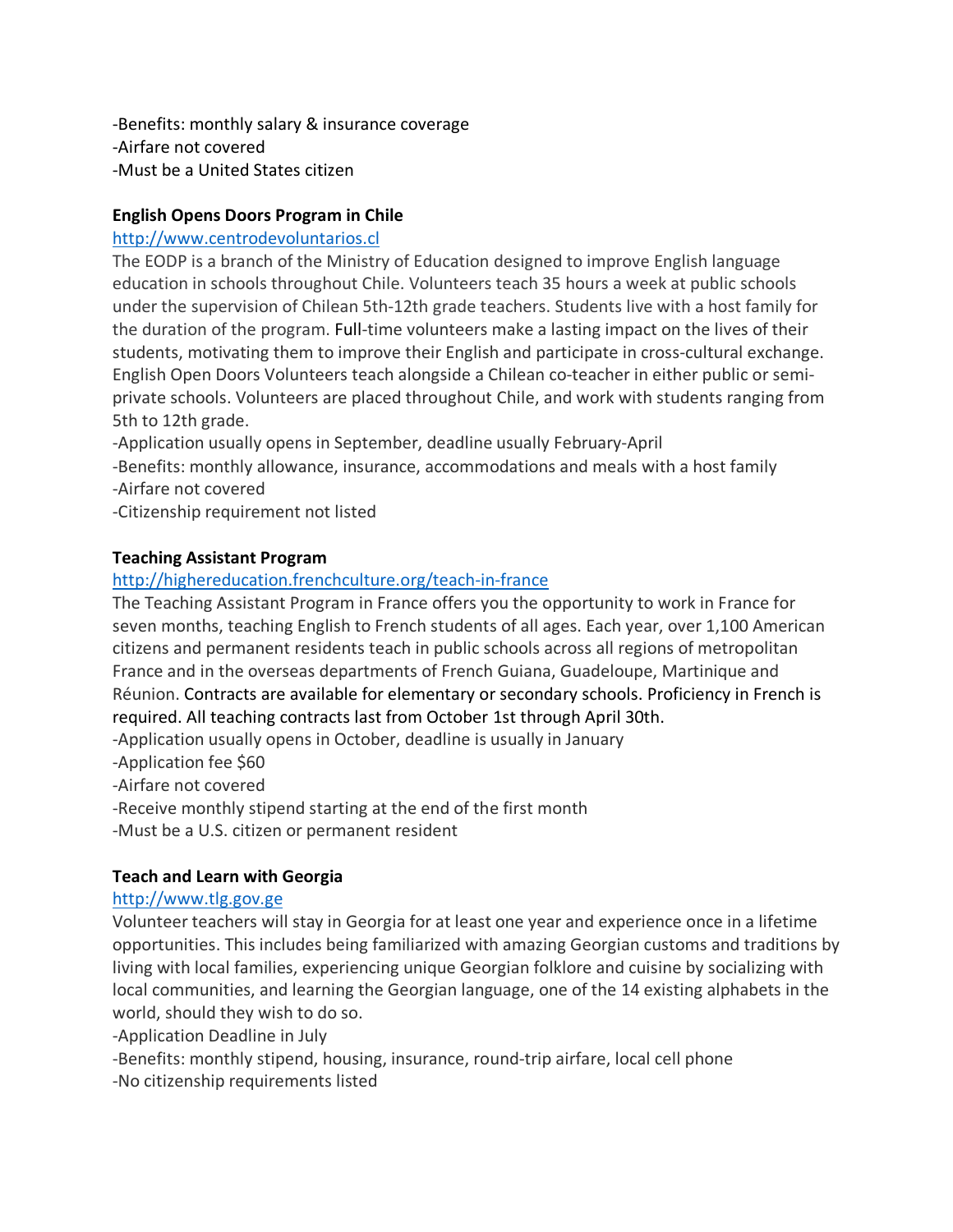# **Teach and Learn in Spain**

# https://www.gooverseas.com/teach-abroad/spain/program/211933

Students can teach English as a language assistant in Madrid while earning a master's degree in International Education from Universidad de Alcala.

-Applicants must have a bachelor's degree

-GPA requirement: 3.0

-Native English speaker

-Must hold a passport from one of the following countries: Australia, Belgium, Canada, the United States, the Philippines, Ireland, Malta, New Zealand, Portugal, South Africa, Sweden, or the United Kingdom

-No citizenship requirement listed

# **The Japan Exchange and Teaching (JET) program**

#### http://jetprogramme.org/ja/index-html/

The Japan Exchange and Teaching Program is sponsored by the Japanese government. JET places native English speakers in classrooms across Japan. The workers live in Japan for up to a year and serve as a language assistant to Japanese students.

-Applications accepted from October to Late November or Early December -Applicants must be a U.S. citizen

#### **Interac**

# **http://www.interacnetwork.com/recruit/global.html**

Interac is Japan's leading private provider of Assistant Language Teachers (ALTs). Our highly motivated and qualified teachers serve thousands of schools and boards of education throughout every region of Japan, working with children from kindergarten to high school. -Can apply at any time. Recruiting done in spring (apply by early November) and fall (apply by early May)

-Benefits: monthly stipend, help arranging housing (housing costs are **NOT** covered) -Airfare not covered

-Citizenship requirements not listed

# **English Program in Korea**

# **https://www.epik.go.kr:8080/index.do**

The English Program in Korea (EPIK), affiliated to the Korean Ministry of Education, Science and Technology, was established in 1995 to improve the English speaking abilities of students and teachers in Korea, to develop cultural exchanges and reform English teaching methodologies in Korea.

-No set deadline

-If applying to start in the spring term, begin applying in August, for the fall term, begin applying in February

-benefits: monthly salary, settlement allowance, free housing, entrance and exit allowance, severance pay, 50% of medical insurance premiums covered

-TEFL certification OR teaching licensure in any field required

-Applicants must be a citizen of one of the following countries: the United States, the United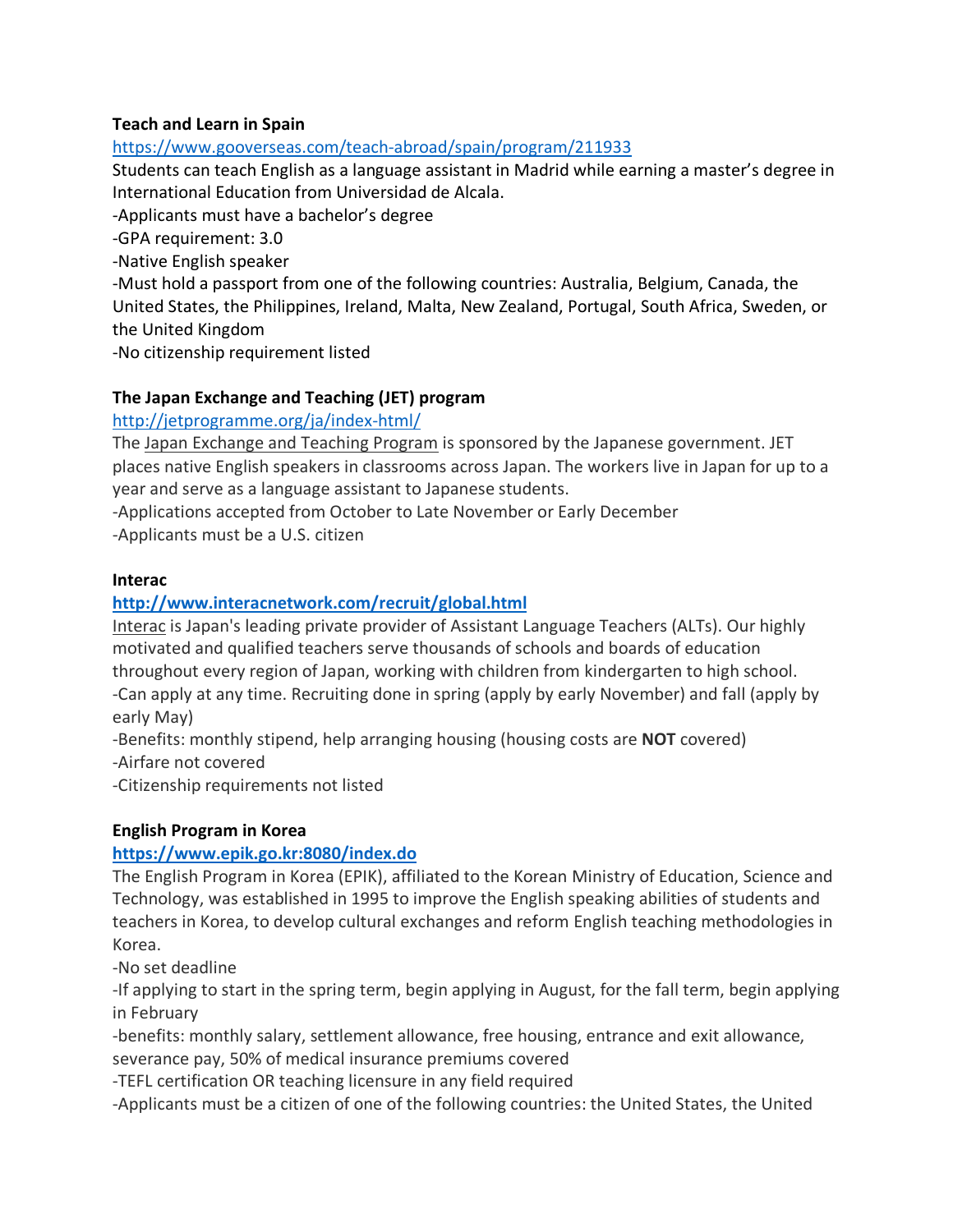Kingdom, Canada, Australia, New Zealand, Ireland, or South Africa

#### **North American Language and Culture Assistants in Spain**

http://www.mecd.gob.es/eeuu/convocatorias-programas/convocatorias-eeuu/auxiliaresconversacion-eeuu.html

Positions are available in K-12 schools throughout Spain for the academic year, to help to increase Spanish students' knowledge of English or French and North American culture. Eligible are seniors and recent alumni who are Canadian or US native speakers of French or English, and who have intermediate-level Spanish; previous teaching experience or experience living abroad may be an advantage. The North American Language and Culture Assistants Program is an initiative of the Ministry of Education, Culture and Sport of Spain. The program is primarily devoted to providing grants for US and Canadian university students –majoring in any subjectand graduates with some proficiency in Spanish. Its main objective is to provide North American native English or French students with the opportunity to assist a teacher in the English or French programs in elementary, secondary or language schools in Spain (12 to 16 hours a week).

-Application open between January and April

-Monthly stipend

-Airfare and housing not covered

-No citizenship requirements listed

# **Teach for Thailand**

#### **http://www.americanthaifoundation.org/teach-thailand-corps**

TTC places American graduates in underserved Thai schools as English language teachers. TTC believes that language skills are an essential foundation for a better life and a better world. Thai students equipped with English proficiency are positioned to succeed in school, work, and life, and to make an impact in their communities. Teach Thailand Corps has learned from and adapted elements of the Peace Corps philosophy of service and learning. TTC will **provide housing, a monthly stipend, domestic work-related travel, and work permit and visa**. *The deadlines for this program are December (fall cycle) and April (spring cycle).*

-Airfare not covered

-Citizenship requirement not listed

#### **Princeton in Africa**

# **http://www.princetoninafrica.org/about/about-piaf/**

Princeton in Africa matches talented and passionate college graduates with our partners working across Africa for yearlong service projects. Our program is open to graduating seniors and young alumni from any accredited college or university in the U.S. Our Fellows have helped improve education and public health, source fresh water and alternative energy, increase family incomes, and so much more.

-Application opens late August, Deadline: October

-Application fee: \$50, placement fee (if accepted): \$150

-living stipend, housing, and insurance provided

-airfare not covered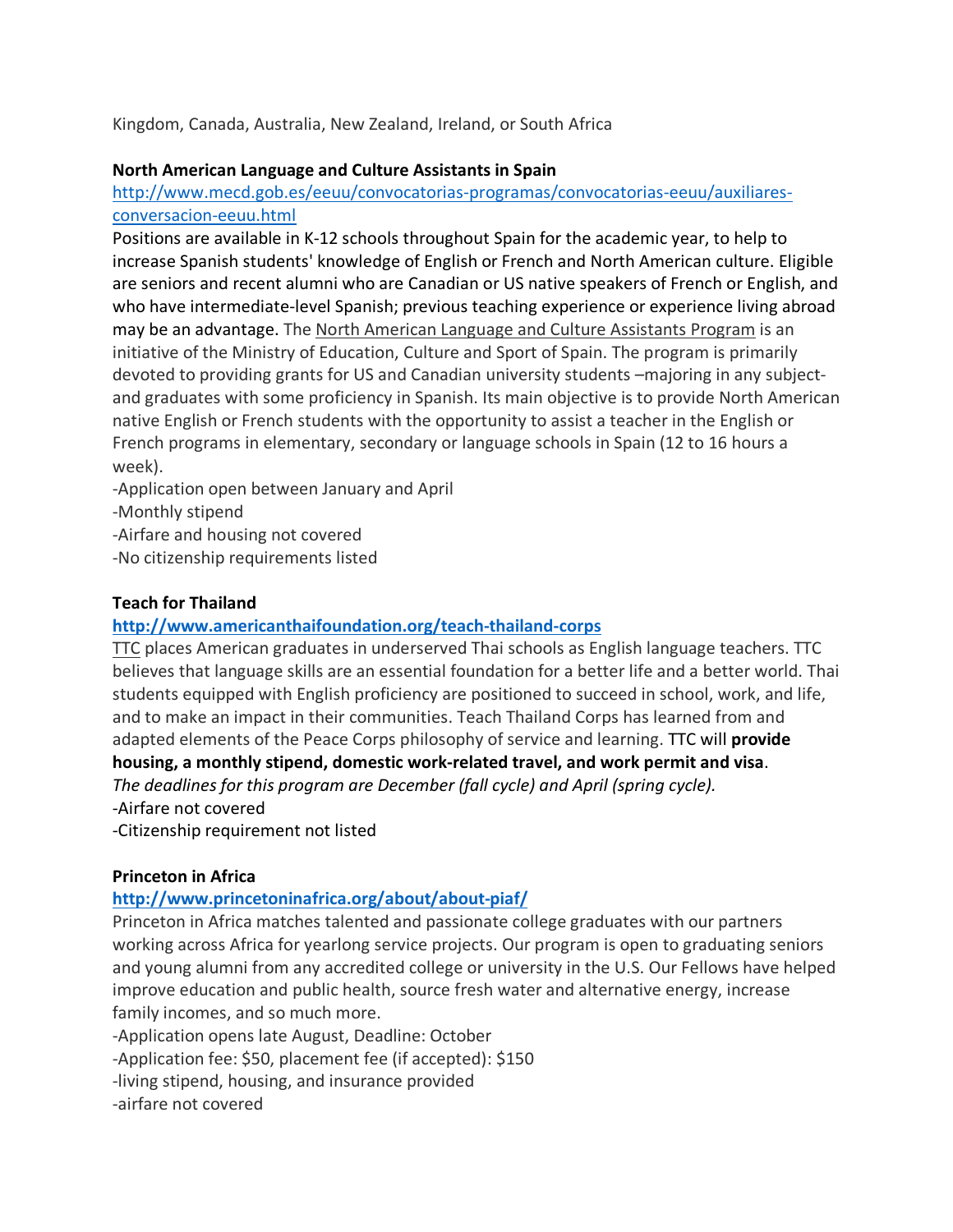-Citizenship requirements not listed

#### **Princeton in Asia**

### **http://piaweb.princeton.edu/**

Princeton in Asia (PiA) offers service-oriented fellowships in the fields of education, media/journalism, international development (NGOs) and business, with a majority of fellows working as English teachers at universities and high schools. PiA fellowships are open to graduates or graduating seniors from all accredited colleges and universities.

-Application opens September, Deadline: November

-Application fee: \$55, fellow contribution (if accepted): \$500

-Benefits: salary and insurance

-Citizenship requirements not listed

#### **Princeton in Latin America**

#### **https://www.pila-princeton.org/**

PiLA offers service experiences in Latin America and the Caribbean to match outstanding recent college graduates who are interested in year-long service fellowship opportunities with partner NGO and multilateral organizations that are engaged in socially responsible development projects throughout the region.

-Application opens September, Deadline: November

-Application fee: \$100, placement fee (if accepted): \$500

-stipend to cover necessities is provided

-Citizenship requirements not listed

#### **Teaching Fellow and Post-Graduate Internship Experiences**

https://www.oberlin.edu/career/go/gap-year/teaching-fellowships

Visit the above website for information on national and international teaching opportunities. Details vary by placement.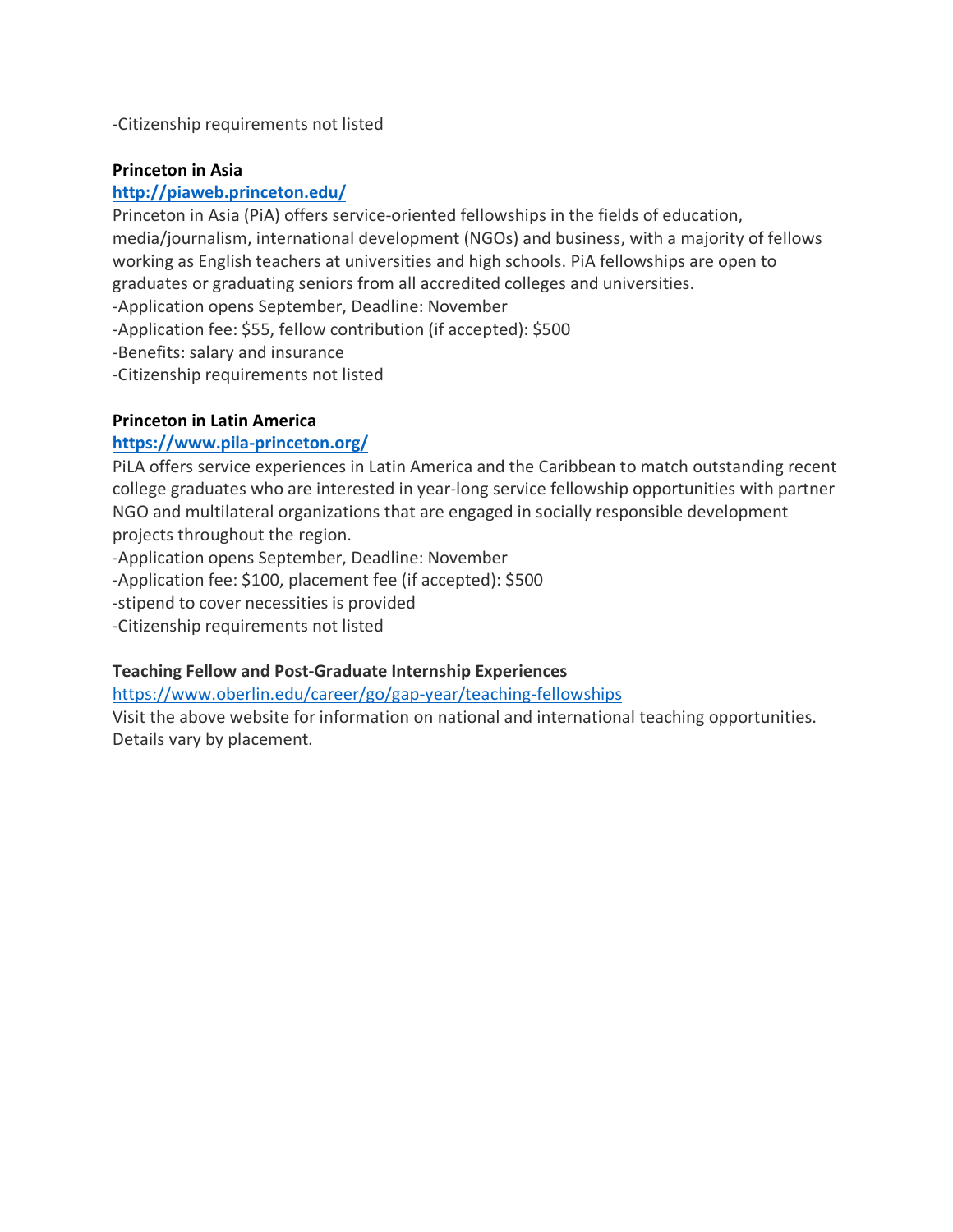# **Other Overseas Options**

# **American India Foundation William J. Clinton Fellowship for Service in India**

# **http://aif.org/investment-area/leadership/**

The American India Foundation (AIF) Clinton Fellowship for Service provides a select group of young American professionals the opportunity to serve marginalized and underprivileged communities in India by working with NGOs for a period of 10 months. The fellowship pairs these individuals with leading NGOs and social enterprises in India in order to accelerate impact and create effective projects that are replicable, scalable, and sustainable through ten months of service and fieldwork.

-Application will open in fall, Deadline: February

-Benefits: roundtrip airfare, insurance, and monthly stipend

-Must be a U.S. or Indian citizen or permanent resident

# **The American University in Cairo: Presidential Internship Program**

# **http://www.aucegypt.edu/about/leadership/president/internship-program**

Established in 1981, the Presidential Internship Program at The American University in Cairo (AUC) provides recent university graduates with the opportunity to work at the highest levels of an international university, experience life in Cairo and learn Arabic. -Application Deadline: January

-Benefits: housing, monthly stipend, settling-in allowance upon arrival in Cairo, insurance,

funding for travel in Cairo/Egypt, Arabic private tutoring (60 hrs per semester)

-Airfare to Egypt NOT covered

-No citizenship requirements listed

# **Catholic Volunteer Network**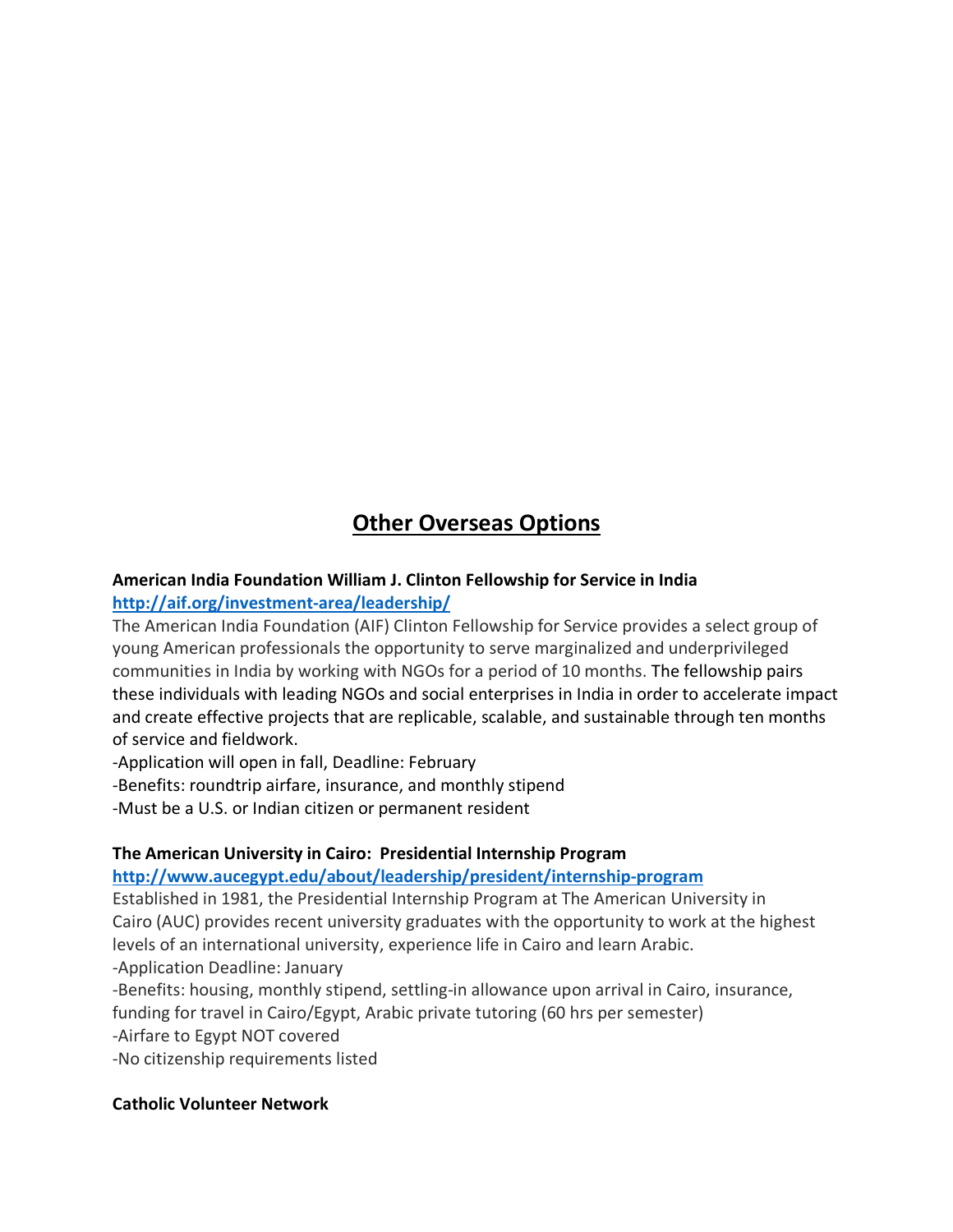# **https://catholicvolunteernetwork.org/**

One of the best resources for international and domestic voluntary programs is the Catholic Volunteer Network, which includes everything from two-week to two-year programs, and most projects seem to cover expenses (group housing) and health insurance. *Many* religious denominations are represented. Some sites expect belief in a particular dogma or approach; others are quite open to all varieties of belief and unbelief.

-Deadlines vary

-housing and living stipend provided

-Open to non-U.S. citizens

#### **CBYX for Young Professionals**

# **https://culturalvistas.org/programs/abroad/congress-bundestag-youth-exchange-youngprofessionals/**

The Congress-Bundestag Youth Exchange for Young Professionals (CBYX) is a fellowship funded by the German Bundestag and U.S. Congress, that annually provides 75 American and 75 German Young Professionals the opportunity to spend one year in each others' countries, studying, interning, and living with hosts on a cultural immersion program.

-Applications open in September, Deadline: December

-Benefits: airfare, insurance, housing, monthly stipend, tuition costs, 2 months intensive German study

-Must be a U.S. citizen to apply

#### **Payne International Development Fellowship Program**

#### **http://www.paynefellows.org/?areaid=2&contentid=941**

The USAID Donald M. Payne International Development Graduate Fellowship Program seeks to attract outstanding young people who are interested in pursuing careers in the Foreign Service of the U.S. Agency for International Development (USAID). The Payne Fellowship, which **provides up to \$90,000 in benefits over two years for graduate school, internships, and professional development activities**, provides a unique pathway to the USAID Foreign Service. -Application deadline: January

-Must be a U.S. citizen to apply

#### **Peace Corps**

#### **https://www.peacecorps.gov/**

Peace Corps is a program sponsored by the US government that sends corps members to countries around the world. Corps members assist in infrastructure and community development within the country they serve in. Examples of assignments include teaching, construction, community organizing, and medical aid.

-Deadlines Vary

-Benefits: living stipend, housing, insurance, airfare

-Must be a U.S. citizen to apply

# **Mickey Leland International Hunger Fellows Program**

**http://www.hungercenter.org/fellowships/leland/**